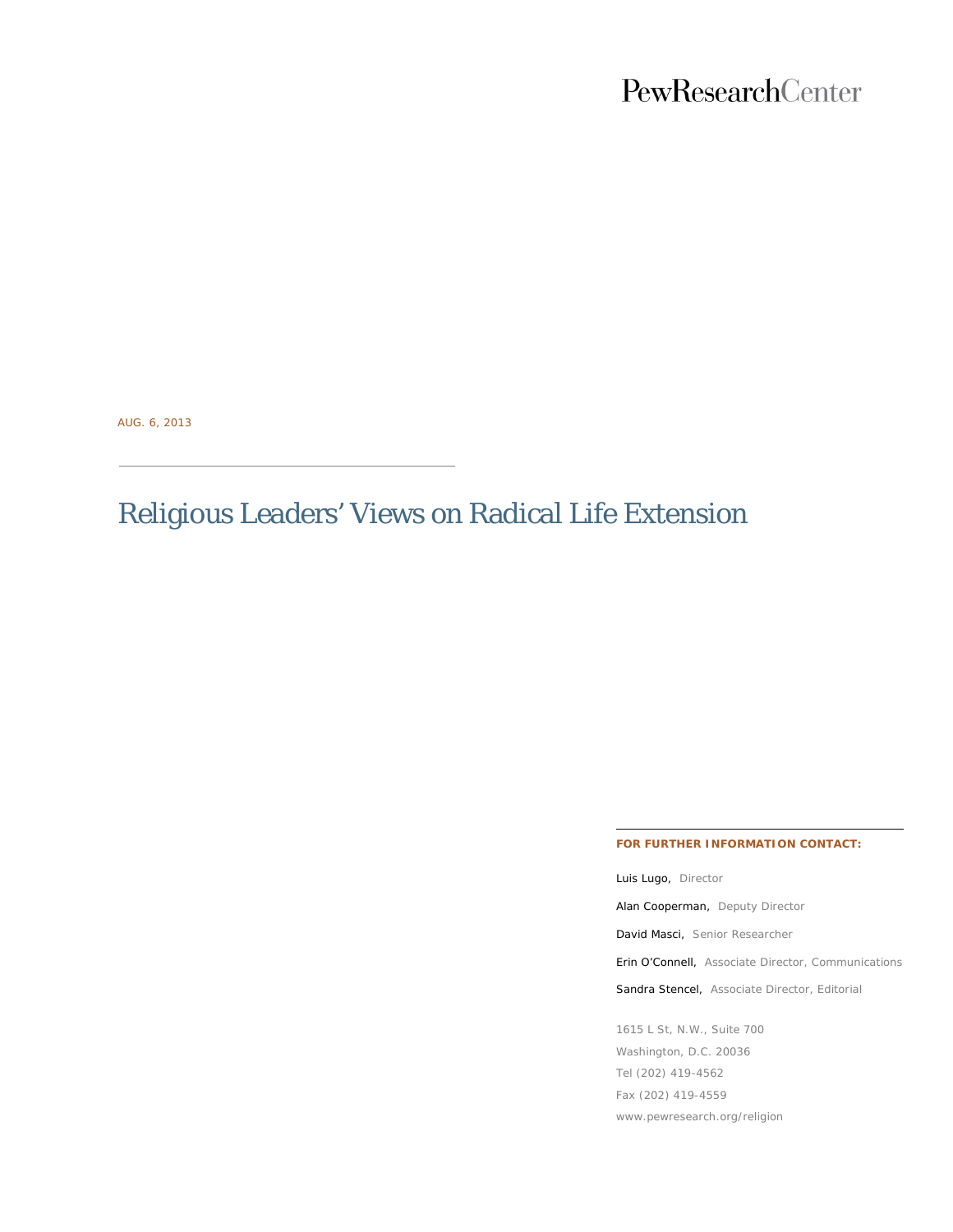## Religious Leaders' Views on Radical Life Extension

No religious group in the United States has released an official statement on radical life extension. However, here are brief summaries of how some clergy, bioethicists and other scholars from 18 major American religious groups say their traditions might approach this evolving issue. (For an in-depth look at public opinion on radical life extension and related issues, see ["Living to 120 and Beyond: Americans' Views on Aging, Medical Advances and](http://www.pewforum.org/2013/08/06/living-to-120-and-beyond-americans-views-on-aging-medical-advances-and-radical-life-extension)  [Radical Life Extension.](http://www.pewforum.org/2013/08/06/living-to-120-and-beyond-americans-views-on-aging-medical-advances-and-radical-life-extension) And for an overview of the scientific research and emerging ethical debate, see ["To Count Our Days: The Scientific and Ethical Dimensions of Radical Life](http://www.pewforum.org/2013/08/06/to-count-our-days-the-scientific-and-ethical-dimensions-of-radical-life-extension)  [Extension.](http://www.pewforum.org/2013/08/06/to-count-our-days-the-scientific-and-ethical-dimensions-of-radical-life-extension)")

## **American Baptist Churches USA**

Members of different ABC-USA congregations would likely come to different conclusions on radical life extension, and all sides would inevitably find biblical support for their views, so any official statement from the church would "reflect the diversity of [the] denomination," says Terry Rosell, a bioethicist and professor of pastoral theology at Central Baptist Theological Seminary in Shawnee, Kan. A statement from the church would likely raise questions about life extension and place those questions in the context of the denomination's commonly held values, such as respect for life, acceptance of mortality, the equal availability of treatments, and the mandate to prevent suffering and premature death, he says. Such a statement would give church members "a basis for discussion" rather than direction or guidance, Rosell says, since the church does not issue "binding" pronouncements on these types of issues.

## Related link:

*[Policy Statements and Resolutions](http://www.abc-usa.org/resources/abcusa-resources/abcusa-documents/policy-statements-and-resolutions/) of the ABC-USA, including a statement on [Death and](http://www.abc-usa.org/wp-content/uploads/2012/06/Death-and-Dying.pdf)  [Dying](http://www.abc-usa.org/wp-content/uploads/2012/06/Death-and-Dying.pdf)*

## **Buddhism**

There is no central Buddhist authority in the U.S., so no single individual or organization could speak for all Buddhists on the ethics of radical life extension, but many Buddhists would likely see such therapies in a positive light, says James Hughes, a former Buddhist monk who now serves as executive director of the Institute for Ethics and Emerging Technologies, a think tank in Hartford, Conn. According to Hughes, Buddhists believe each person is responsible for his or her own karma – the idea that the good and bad things that happen to people in life are the result of what they did in the past. Only by realizing the ephemeral nature of existence and the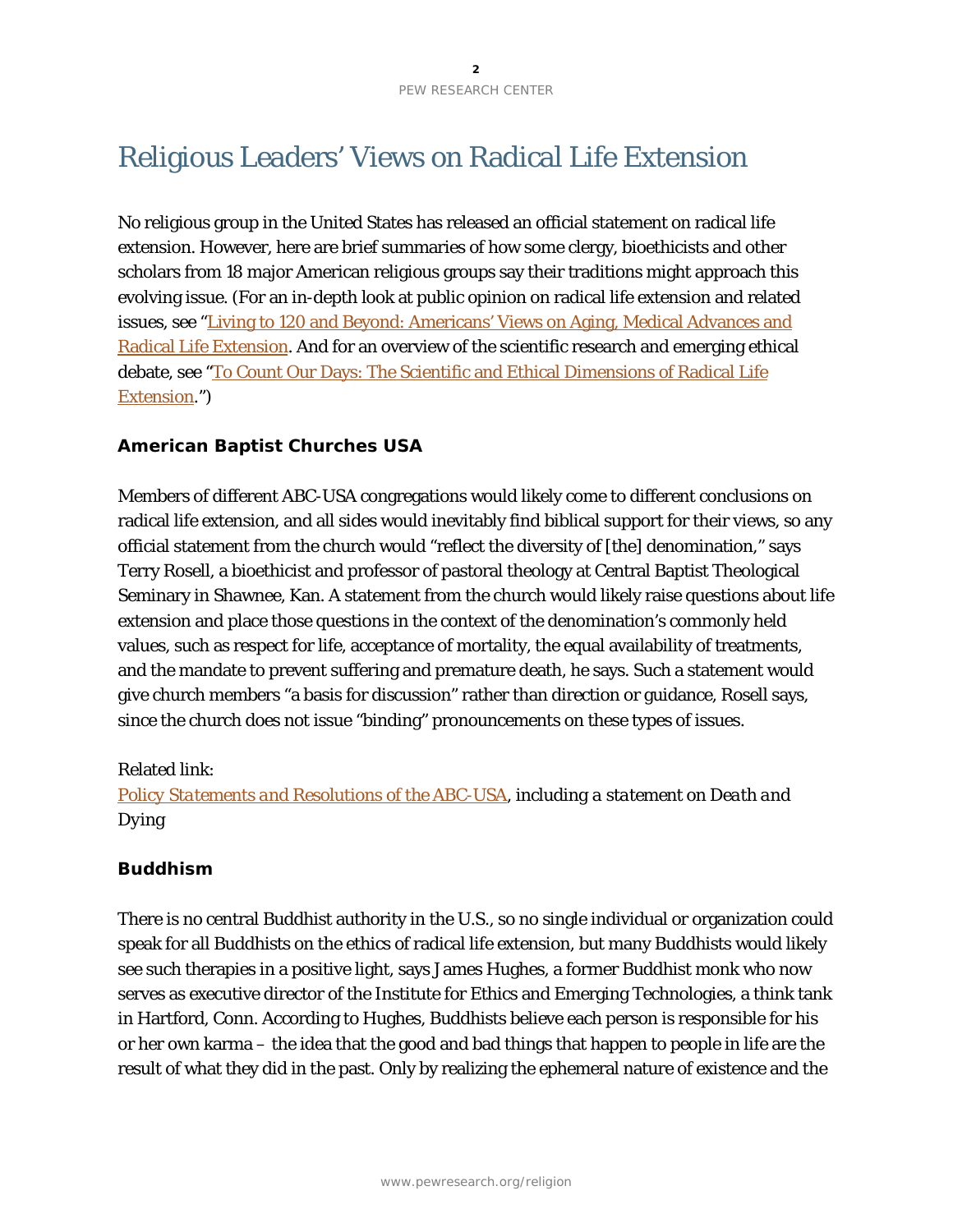illusory nature of the self, Hughes says, will one stop creating bad karma and come closer to nirvana, or freedom from suffering. Dramatically longer life would be beneficial, he says, because it would give each person more time to learn wisdom and compassion and to achieve nirvana.

Karma Lekshe Tsomo, a Buddhist nun and associate professor of Buddhist studies at the University of San Diego, agrees with Hughes, but she also cautions that, from the Buddhist perspective, life extension might not benefit everyone. "If a person is living a nonvirtuous life – for example, needlessly killing others – perhaps a short life is better," she says, because it would minimize the opportunity to accumulate bad karma.

## **Catholic Church**

Pope Francis has not spoken publicly on the issue of life extension, but his predecessor, Pope Benedict XVI, expressed concern that significantly increasing longevity could strip life of its richest experiences – including the search for the transcendent and the need to have children as a hedge against mortality. A 2004 theological commission headed by Benedict (at the time, Cardinal Joseph Ratzinger) alluded to the issue, saying that "disposing of death is in reality the most radical way of disposing of life." And in his homily on Holy Saturday in 2010, Benedict warned against postponing death indefinitely: "Humanity would become extraordinarily old, [and] there would be no more room for youth. Capacity for innovation would die, and endless life would be no paradise."

At the same time, some Catholic scholars believe the church might support some life-extension therapies, especially if they came as part of a broader attempt to cure disease. "Catholics are called upon to alleviate suffering and illness," says Father Nicanor Austriaco, a biologist, theologian and ethicist who teaches at Providence College in Rhode Island. This call to heal, he says, is why the church has often supported new and even controversial research, such as genetic engineering, and why it might support modest life-extension efforts.

If life extension becomes a reality, Catholics likely would be committed to ensuring that the new treatments are available to all, says Marie Hilliard, director of bioethics and public policy at the National Catholic Bioethics Center in Philadelphia. Indeed, Hilliard notes, the church is keen to prevent the kind of situation that occurred during the 1990s, when life-saving HIV drugs were available to patients in the developed world but largely unavailable to millions of HIV and AIDS sufferers in Africa and elsewhere in the developing world.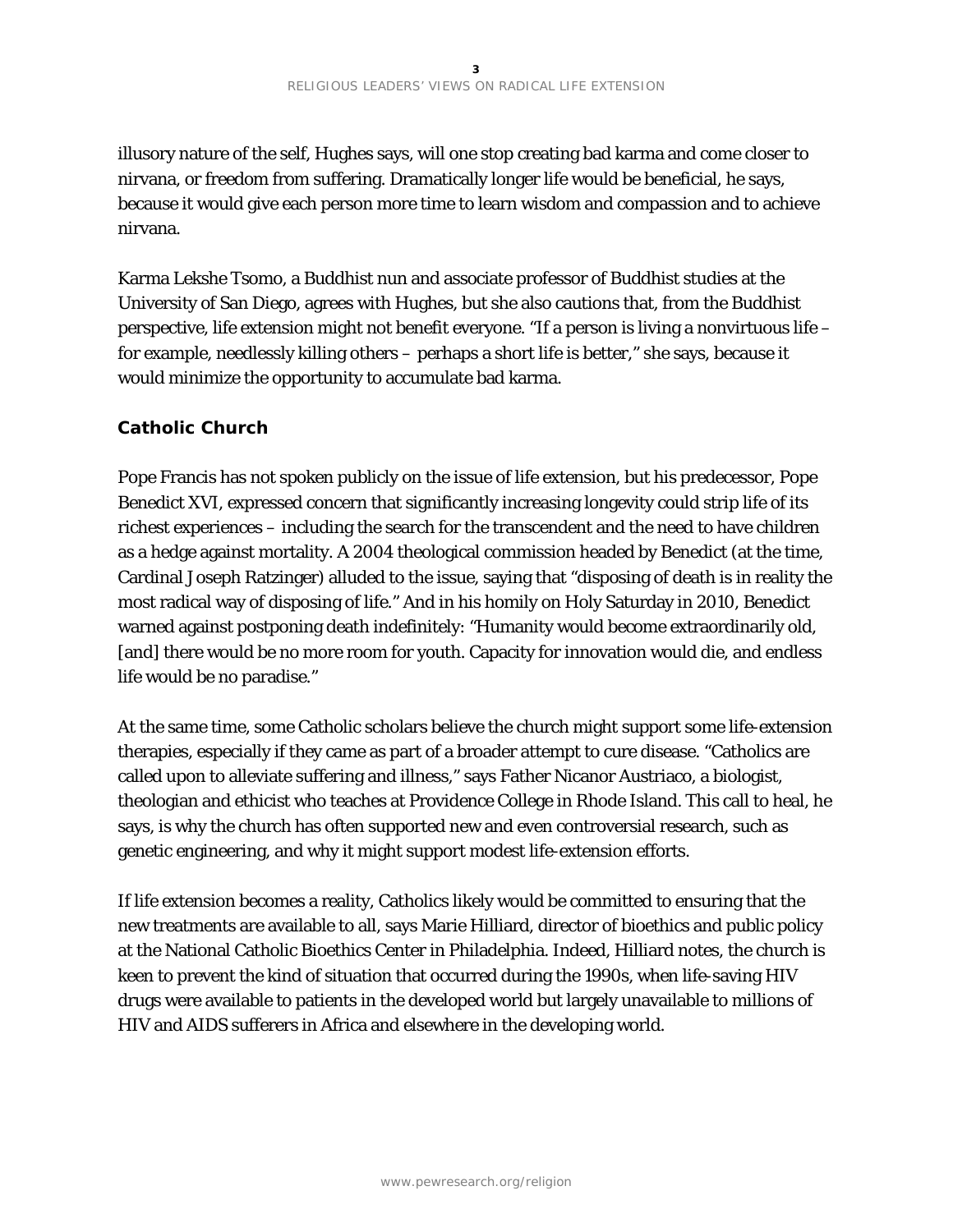According to Monsignor Tom Green, a professor of law at the Catholic University of America in Washington, D.C., the church's response to any life- extension breakthrough would probably begin at the local level. "As issues arise, experts help to raise and explain them to bishops, who then often issue ethical directives to Catholic institutions, like hospitals," Green says. At some point, he says, the U.S. Conference of Catholic Bishops might issue guidelines to lay Catholics and Catholic institutions. Eventually, he adds, the Congregation for the Doctrine of the Faith, the Vatican department that helps clarify Catholic doctrine and moral teachings, might issue a document with instruction on the issue. "All of this usually takes time," Green says. "We tend to move slowly in the church."

## Related links:

*["Communion and Stewardship: Human Persons Created in the Image of God,](http://www.vatican.va/roman_curia/congregations/cfaith/cti_documents/rc_con_cfaith_doc_20040723_communion-stewardship_en.html)" a 2004 church document*

*Pope Benedict XVI's homily [on postponing death,](http://www.vatican.va/holy_father/benedict_xvi/homilies/2010/documents/hf_ben-xvi_hom_20100403_veglia-pasquale_en.html) delivered on Holy Saturday, April 3, 2010*

## **Church of Jesus Christ of Latter-day Saints (Mormon Church)**

The Mormon Church would probably not issue a statement prohibiting life-extension therapy, as long as the therapy does not involve significant changes to the human body, says Steven Peck, a bioethicist at Brigham Young University in Provo, Utah. "The church believes that the human body is sacred, which is why it even discourages body piercing and tattoos," he says. "So, as long as the body remained the same, as long as you were only giving people more of what they already have without big alterations, I think it would be fine." On the other hand, "if there was a sense that [life-extension therapy] was desecrating the body, that would be a problem," Peck says.

Related link: *From the Mormon Church's "Handbook 2: Administering the Church," Section 21.3.8, ["Prolonging Life"](http://www.lds.org/handbook/handbook-2-administering-the-church/selected-church-policies/21.3.8?lang=eng#213)*

## **Episcopal Church**

In all likelihood, the Episcopal Church would cautiously welcome life-extension therapy, says the Rev. Alistair So, chair of the church's Executive Council Committee on Science, Technology and Faith and rector of All Hallows Parish in Davidsonville, Md. "Currently, there is nothing in the teachings of the church against life extension," says So. However, he adds, any church statement welcoming the development probably would be leavened with a warning against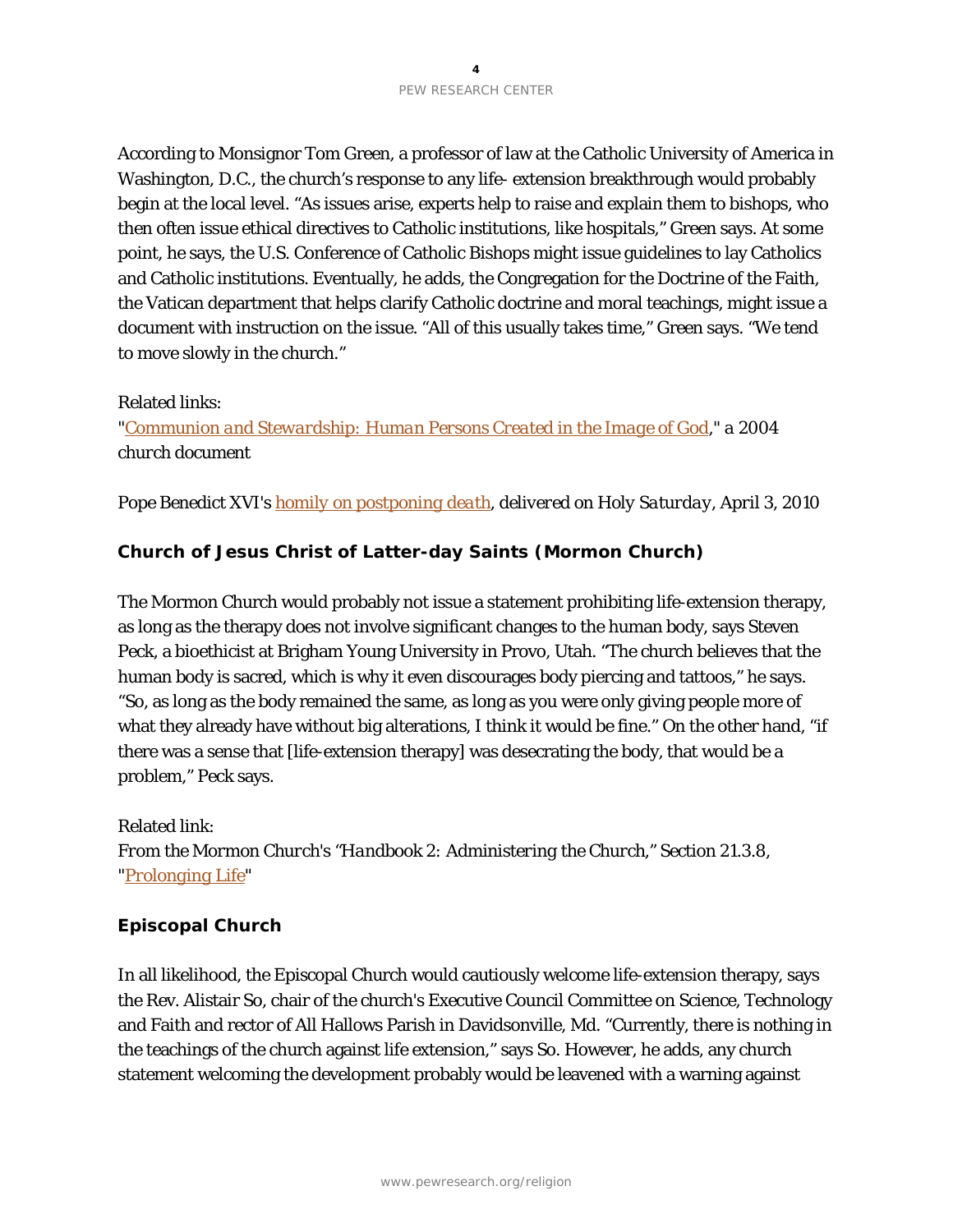making life extension the focus of life. In addition, he says, Episcopalians likely would call for the benefits of life-extension therapy to be available to all.

A potential statement by the church would come from its governing body, the General Convention. "The General Convention would ask its Committee on Science, Technology and Faith to study the issue and report back to the convention with their recommendations," says the retired Rev. Gregory Straub, who served as executive secretary of the General Convention from 2005-2012. "The convention would then vote on these recommendations and, if they approved them, would issue a statement for purposes of informing Episcopalians about church teaching and to set church policy in terms of our efforts to influence government policy," Straub says.

#### Related links:

*["Extending Human Life,](http://www.scribd.com/doc/57360843/Extending-Human-Life)" a report by the Working Group on Faith and Genetics of the Episcopal Diocese of Massachusetts*

*Website of the [Episcopal Church Network for Science, Technology and Faith](http://episcopalscience.org/)*

## **Evangelical Lutheran Church in America**

The Evangelical Lutheran Church in America would probably approach life-extending medical developments with caution and humility, says Paul Nelson, a theologian at Wittenberg University in Springfield, Ohio. He says his church would likely avoid drawing "bright lines" dictating what people should or should not do. By way of example, Nelson points to an official statement, "Genetics, Faith and Responsibility," which was approved in 2011 by the church's supreme governing body, the Churchwide Assembly. While the document deals with a host of different issues, it briefly touches on longevity, calling for "reasonable life extension without expecting or seeking perfection." It also addresses the question of equity, warning that life extension should "not lead to unjust and disproportionately biased use of limited human and financial resources."

## Related link: *ELCA statement on ["Genetics, Faith and Responsibility"](http://www.elca.org/What-We-Believe/Social-Issues/Social-Statements/Genetics.aspx#read)*

## **Hinduism**

There is no central authority in Hinduism, so there likely would not be an official Hindu position on life extension. But most Hindus are unlikely to object to significantly extending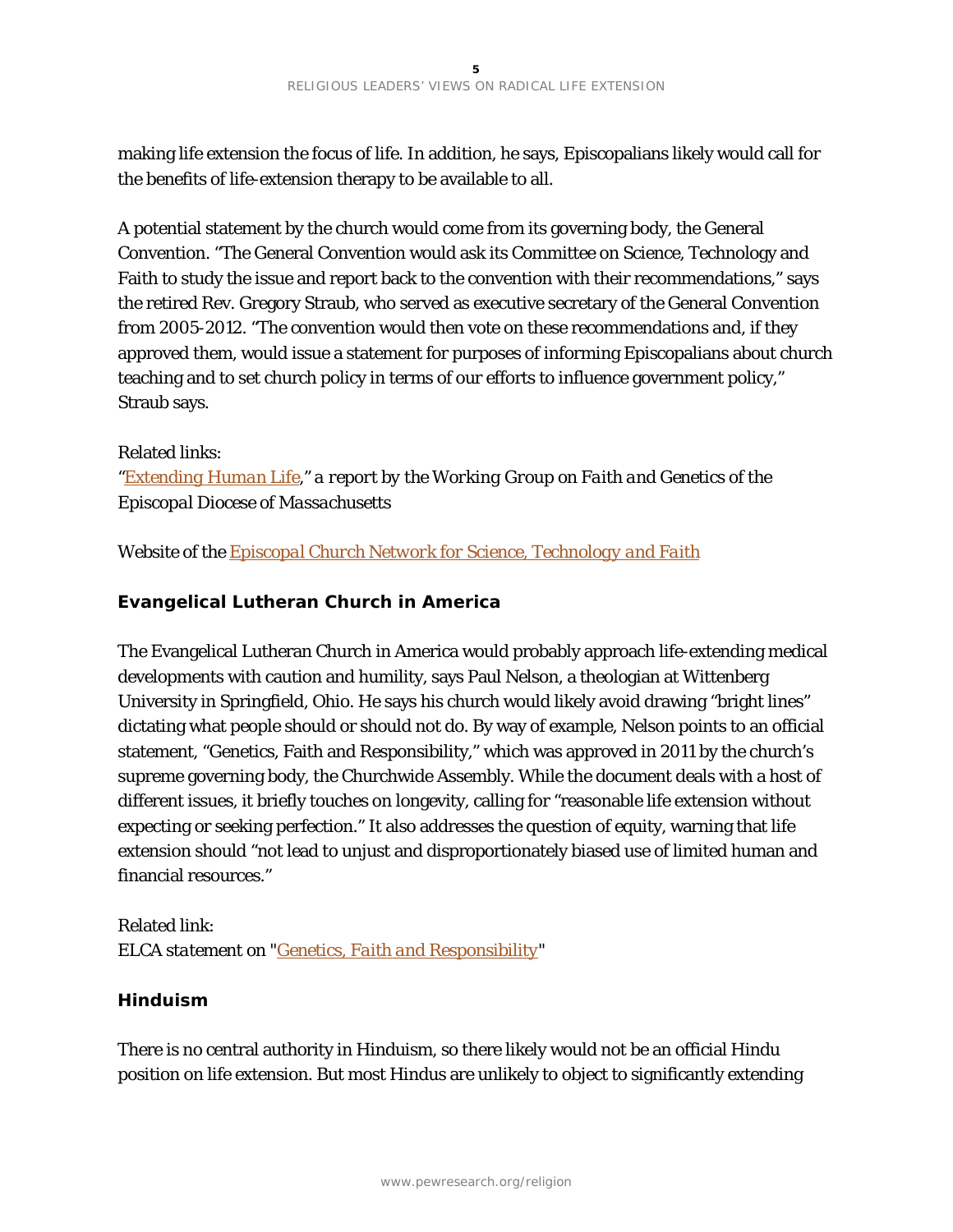human life, according to Arvind Sharma, a professor of comparative religion at McGill University in Montreal who has written about Hinduism and life extension. "The normal blessing in Hinduism is 'Live long.' So why not live longer?" he says. In addition, Hindu scriptures describe a "golden age" in the deep past when people lived 400 years. "Life extension would be seen as a return to this golden age," Sharma says.

## Related link:

*["Hinduism: Life and](http://www.globalmedicine.nl/images/stories/GM5/pdf/GM5-hinduism.pdf) death," by Shaheen E. Lakhan*

#### **Islam**

Radically extending life "probably wouldn't be a problem for most" Muslims, according to Aisha Musa, a professor of religion at Colgate University who has written about the issue from a Muslim perspective. According to Musa and others, Muslims believe Allah (God) knows the exact life span of each person from birth to death, or what the Quran calls one's "term appointed" (Sura 40:67). "Since you can't really violate God's plan for you, life extension is alright because it's part of God's will," Musa says.

Given this outlook, many Muslims would likely see life-extending technologies as in accordance with God's plan for humanity. "Whenever there is something new, Muslims believe that it has happened with God's endorsement," says Abdulaziz Sachedina, chair of Islamic studies at George Mason University and the author of "Islamic Biomedical Ethics." "Whatever we do, God has a hand in it."

Neither major branch of Islam (Sunni and Shia) has a central authority that would issue a decree on life extension. But Shia Muslims do follow religious leaders known as grand ayatollahs, who issue religious edicts, called fatwas, that are binding on their followers.

According to Mohsen Kadivar, a Shia theologian and philosopher based in Iran but currently teaching at Duke University in Durham, N.C., many Shia ayatollahs would likely sanction lifeextension therapies as long as their object was not to extend life indefinitely. "There is a difference between life extension and immortality," Kadivar says, adding, "The first is acceptable and the second is not acceptable, according to Islam and the Quran."

Musa and Sachedina, who are Sunni, agree that striving for immortality would go against Islamic teachings because it would keep Muslims from heaven. "There is a deep-seated belief that death is a blessing," Sachedina says. "We look forward to dying."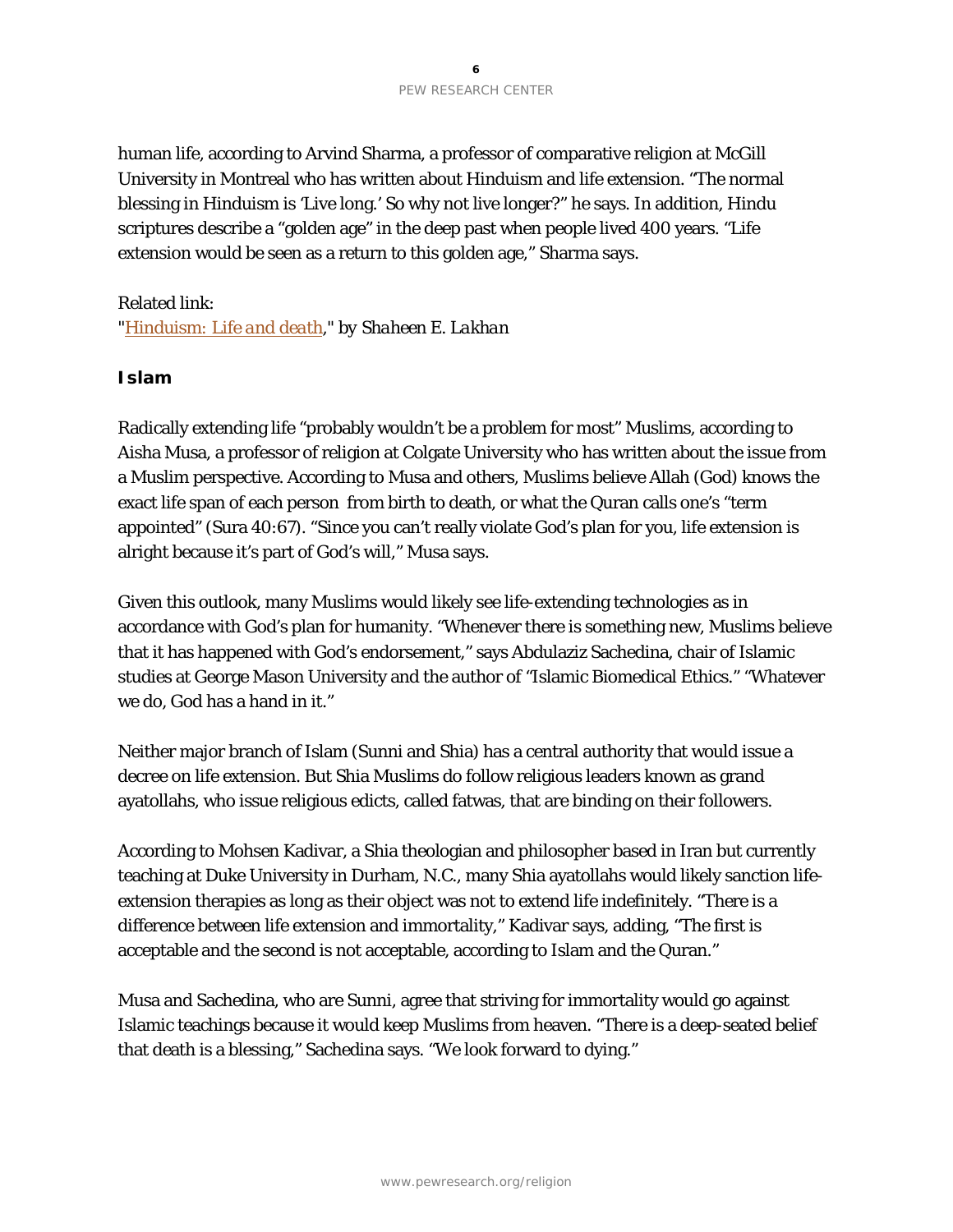## **Judaism**

Rabbi Barry Freundel, an ethicist and theologian who also leads an Orthodox Jewish congregation, Kesher Israel, in Washington, D.C., expects most Jewish scholars to support efforts to radically extend human life. "Judaism has a very positive view of life … so the more of it, the better," he says. According to Freundel, most Jews would view a prolonged human life span as an opportunity to better serve God and mankind. "The goal in Judaism is to make the world better and [extended life] would allow us to do more of that," he says.

Rabbi Eric Wisnia of Reform Congregation Beth Chaim in Princeton Junction, N.J., agrees that most Jewish thinkers are likely to embrace life extension. "Prolonging life and saving life, no matter how long, is a great thing," he says, adding that longer lives would allow people to better teach and serve future generations. "Human beings are built for cumulative knowledge, and the older we are, supposedly the more wise we are," Wisnia says.

While many Jewish thinkers might embrace life extension, there is little chance that any of the three major Jewish traditions in the United States – Reform, Conservative and Orthodox – would take an official position on the issue, says Conservative Rabbi Elliot Dorff, a professor of philosophy at the American Jewish University in Los Angeles. "Judaism is not a creedal religion. So, even in the Orthodox world … they would be unlikely to draw bright lines," Dorff says, adding: Jewish theologians might "offer their views" on the topic, but they would be regarded as the scholars' personal opinions.

## **Lutheran Church-Missouri Synod**

The Lutheran Church-Missouri Synod's Commission on Theology and Church Relations, which issues statements and study guides on theological issues, has not issued a report on life extension, nor does it have any plans to do so, according to the commission's executive director, Joel Lehenbauer. If, in the future, the denomination were to take a position on the issue, Lehenbauer says, it would reflect two principles: the church's "very public and very consistent … pro-life position" and its wariness of "the over-regard for life for life's sake." This means the commission would not endorse the use of life-extending technologies if they were created using methods involving the destruction of embryos, including embryonic stemcell research and human cloning, he says. The church also would likely caution people not to extend their lives in an attempt to avoid the "basic scriptural fact" that everyone must die. Says Lehenbauer: "We don't worship life. We worship God, who is the author of life."

Related link: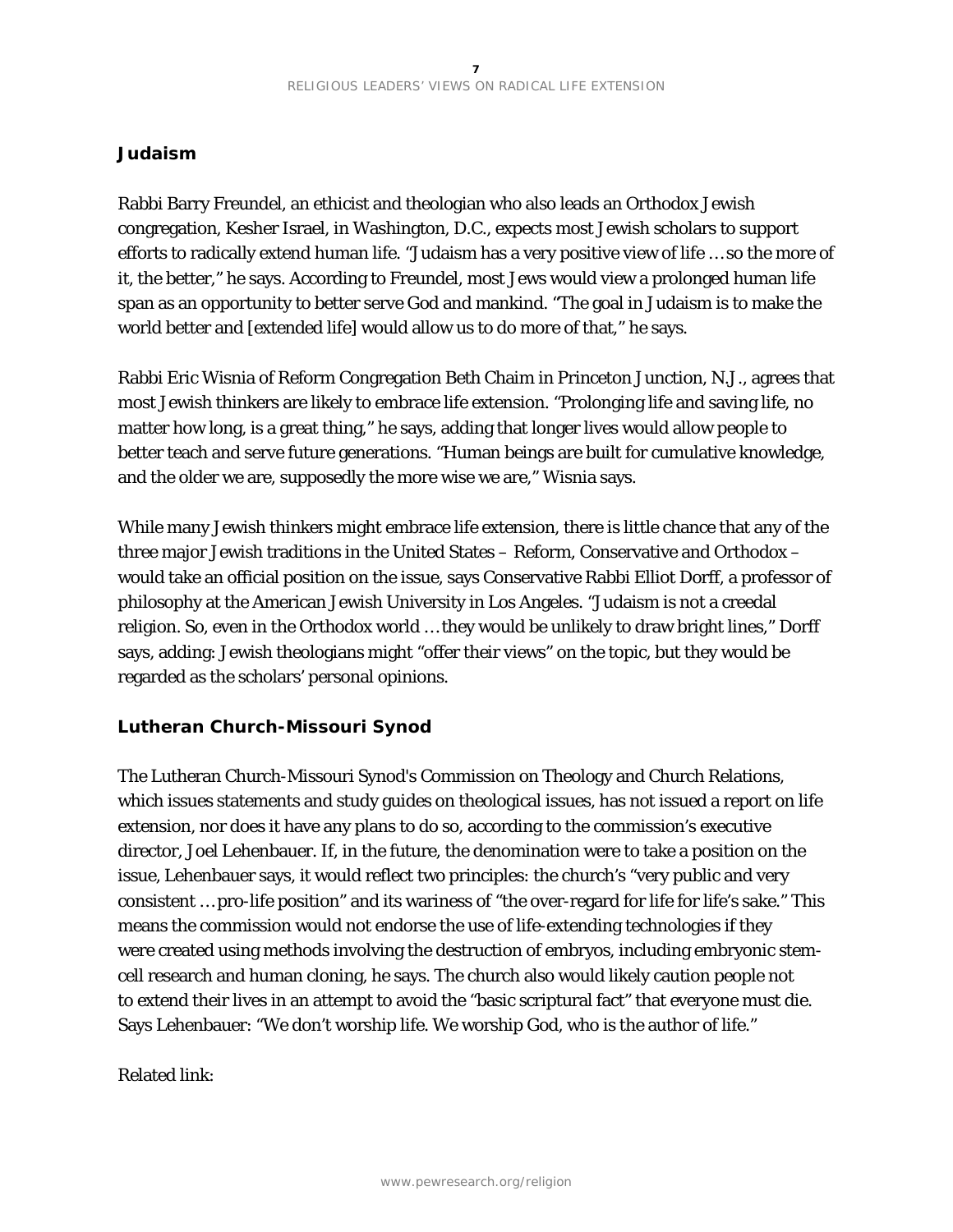*["What Child Is This? Marriage, Family and Human Cloning,](http://lcms.org/page.aspx?pid=726&DocID=355)" a report from the church's Commission on Theology and Church Relations*

## **National Baptist Convention, USA**

New technologies that greatly extend life probably would be welcomed by many leaders and members of the National Baptist Convention, the largest historically black Protestant denomination in the U.S., according to the Rev. Charles Brown, former senior pastor of Bethel Missionary Baptist Church in Dayton, Ohio, and professor of Christian ethics at Payne Theological Seminary in Wilberforce, Ohio. "I think we would embrace it because we welcome the blessings of a longer life so that we can make more of a contribution to society," Brown says.

"I'm sure it would be considered good as long as it was used for good," agrees the Rev. Marcus Gibson, senior pastor of the Greater Shady Grove Missionary Baptist Church in Columbus, Ga. "We firmly believe science can be used to advance God's purposes."

The National Baptist Convention does not typically issue policy papers or official statements on new scientific or social developments. But Brown says that the NBC's leaders, including its national president, would likely speak at church events, such as the denomination's Annual Session, and offer guidance on the issue of extending life. "I think the president, whoever he is, would affirm that this is a good thing and that we should use this time to further engage in the work of God's Kingdom," Brown says. But, he adds, the national president might also warn against hubris: "I think he would warn against the danger of assuming that because we can live longer, we are no longer in God's hands and that we no longer need God."

Both Brown and Gibson suggest that many African-Americans, both inside and outside of the National Baptist Convention, would embrace life extension because their history has taught them to persevere through hardship and to make the most of new opportunities. "There is something in our historical fiber that might make us want this, after having been denied so much for hundreds of years," Gibson says. Brown agrees: "We have gone from a sense of impossibility in the 20th century to one of possibility in the 21st, and I think we want as much chance as we can to participate in these new possibilities."

## **Presbyterian Church, U.S.A.**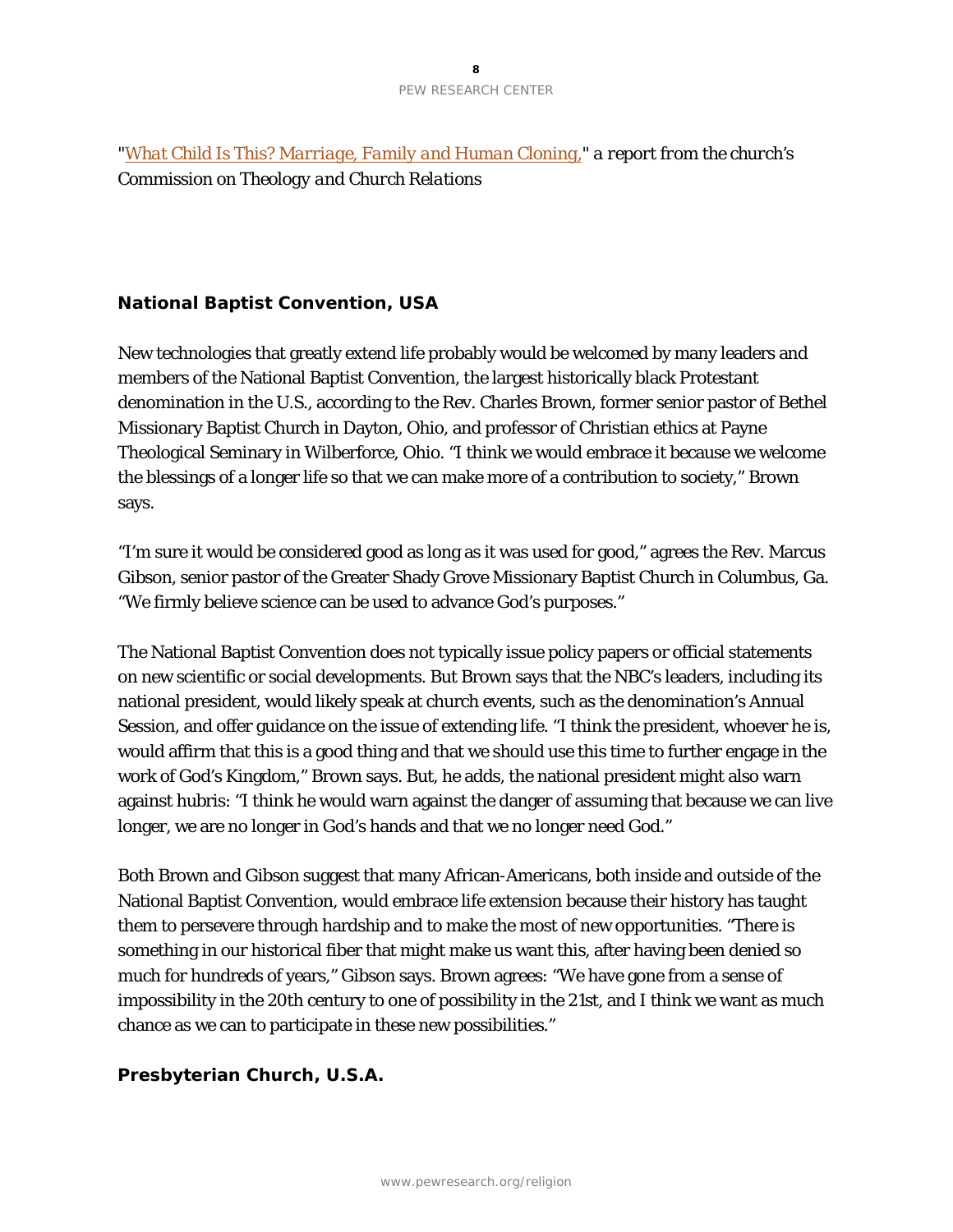The Presbyterian Church would probably not ban life-extension therapy, says Charles Wiley, coordinator of the church's Office of Theology and Worship. "Presbyterians trust science … so there is no obvious reason to be inherently skeptical of life extension," he says. Instead, Wiley adds, Presbyterian leaders would likely urge people to use whatever extra time they have "in the service of the church and God."

While the church might endorse life-extension therapy, Wiley says, it also might feel the need to warn people of the possible dangers. For instance, he says, Presbyterian leaders probably would want to make sure that the new therapies are available to everyone, not just the wealthy. And, he adds, the church likely would be concerned that life extension not take the place of God as the focus of peoples' lives. "This could be an idol [people worship] that out idols all others," he says.

#### Related link:

*Website of the [Presbyterian Association on Science, Technology and the Christian Faith](http://www.pastcf.org/)*

## **Quakers**

Unlike many Protestant denominations, Quakers do not have a central body or authority that could release an official statement on life extension. If the issue were debated in the U.S. Congress, however, the Friends Committee on National Legislation, a Washington-based advocacy group for the church, might take a position, says Margery Post Abbott, a Quaker author and thinker. In addition, she says, if enough congregations begin to consider life extension, it could become a topic of discussion at the Quakers' regional Yearly Meetings, which pass nonbinding resolutions on issues of social concern.

Many Quakers would have serious concerns about therapies to extend life, Abbott predicts. Indeed, she says, Quakers believe people should accept death and not struggle to delay it. "Our view is counter to the attitude that one should do everything to extend life," she says. In addition, Abbott thinks many in her church would have reservations about whether the therapies would be available to everyone and whether dramatically extending human life would negatively impact the environment. "We are already overloading our planet's resources … and this could make the resource issue much worse," she says.

## Related link:

*["Whose DNA Is It Anyway?"](http://www.friendsjournal.org/2007015/) by Margery Post Abbott, from the February 2007 issue of Friends Journal*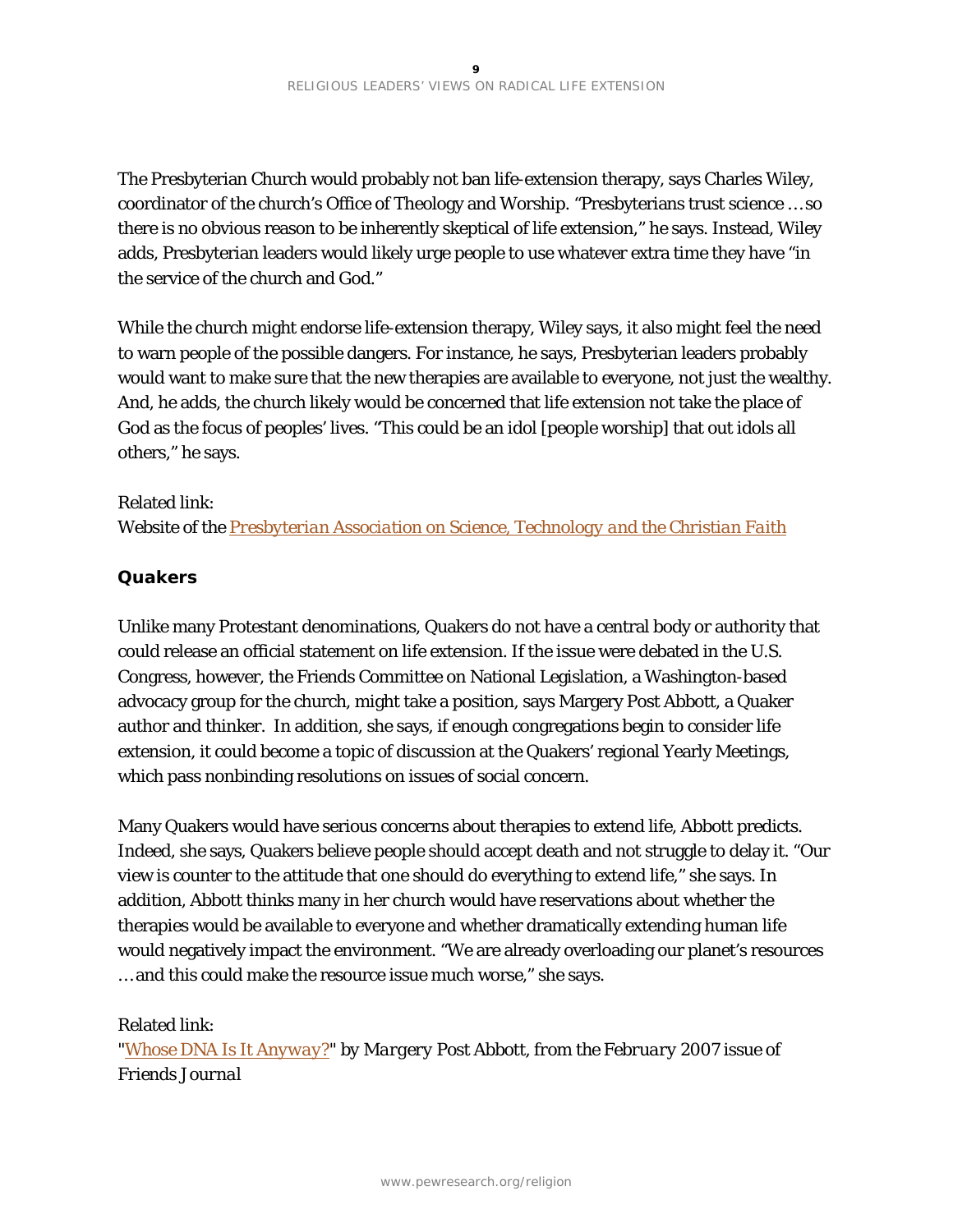## **Seventh-day Adventist Church**

If the Seventh-day Adventists' highest governing body, the General Conference, were to debate life extension in the future, its members would likely vote in favor of it, says Allan Handysides, director of health ministries for the church. "In our view, the purpose of health is to fulfill the church's mission – to witness to the grace of Jesus Christ," he says, adding that the church already encourages its members to live a healthy lifestyle. "The longer we live and the healthier we are, the better we can do our work," Handysides says. "Viewed in this light, one can make a case for greater longevity." However, he says, life-extension therapies "would need to be available to everyone" to receive the church's support.

#### Related links:

*["Stem Cell Research: What is a Christian to Do?"](https://www.ministrymagazine.org/archive/2008/06/stem-cell-research.html) by Allan Handysides, from the June 2008 issue of Ministry magazine*

## *[Statement on Ethical Considerations Regarding Human Cloning](http://adventist.org/beliefs/statements/main-stat38.html)*

## **Southern Baptist Convention**

If the Southern Baptist Convention, America's largest Protestant denomination, chose to address an issue such as life extension, it likely would do so in the form of a resolution from its annual meeting or as an opinion from the Ethics and Religious Liberty Commission, the SBC's public policy arm. Though neither of these entities has addressed life extension, R. Albert Mohler, one of the church's leading thinkers and the president of the Southern Baptist Theological Seminary, has spoken out against the desire to put off death indefinitely.

"Christians certainly do not embrace death as a good in itself," Mohler told the Deseret News in 2006, "but we understand that death is a part of what it means to be human, and that the effort to forever forestall death is itself an act of defiance that will be both unworkable and morally suspect."

Jeffrey Riley, who teaches theology at the New Orleans Baptist Theological Seminary, believes many evangelicals would likely accept and use life-extension therapies. But the extent of that acceptance "would depend on how it was being advertised," he says. "If this was being advertised as never dying, I think a lot of people and the leadership of my church would be opposed. However, if this was incremental and was seen as a way for people to continue flourishing, my church would more readily accept it."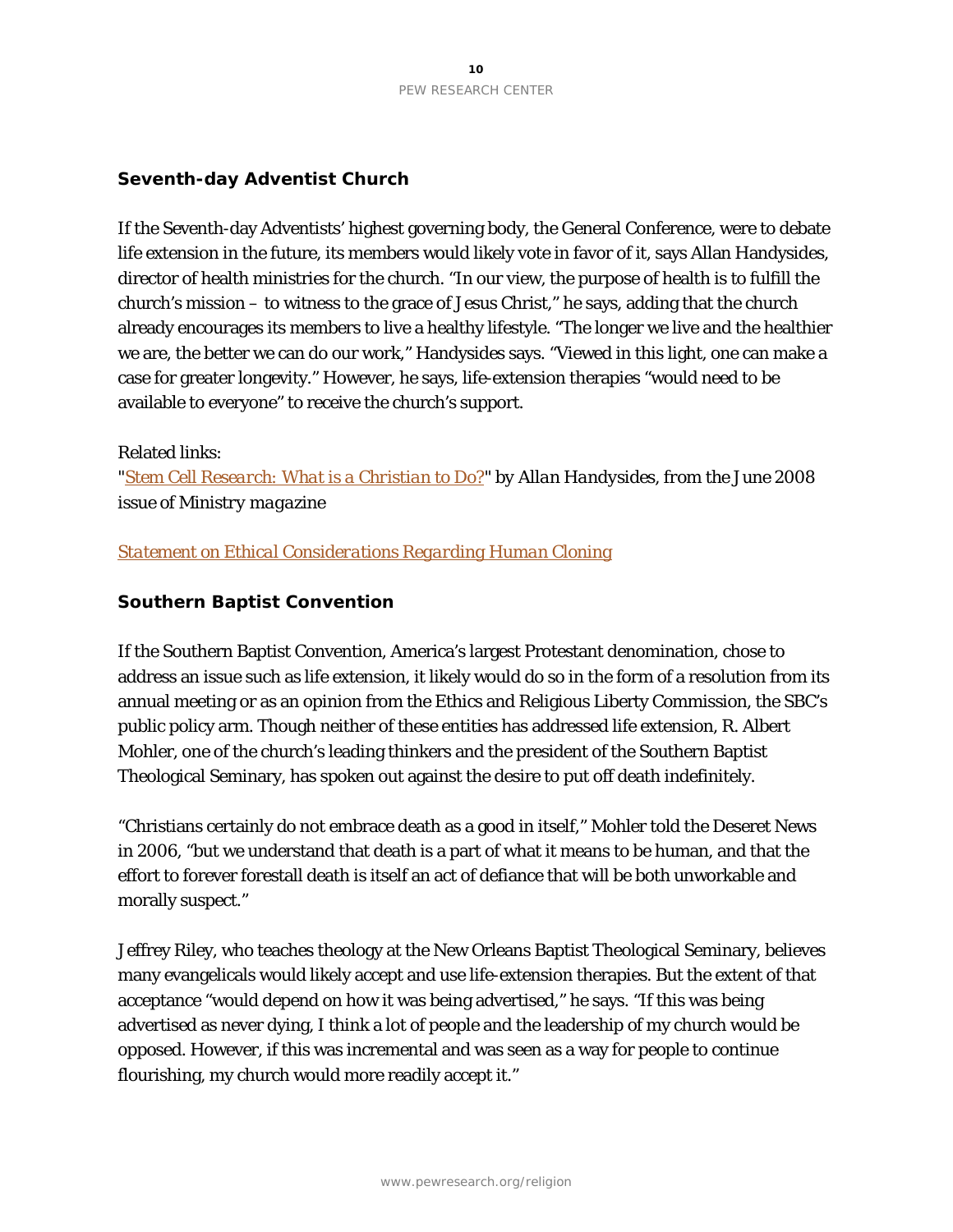## Related links:

*Deseret News article about transhumanism – a movement based on the idea that humans will continue to develop beyond today's biological limits – entitled ["Shall We Enhance?"](http://www.deseretnews.com/article/635174444/Shall-we-enhance.html?pg=1) including comments from Albert Mohler*

## *[Statement on Human Species Altering Technologies](http://erlc.com/article/statement-on-human-species-altering-technologies/) from the SBC's Ethics & Religious Liberty Commission*

## **Unitarian Universalist Association of Congregations**

The Unitarian Universalist Association has a process that allows member congregations to propose resolutions that communicate the denomination's position on common issues. These resolutions, called Statements of Conscience, are not binding, and congregations often interpret and implement them differently. According to Michael Hogue, associate professor of theology at Meadville Lombard Theological School in Chicago, a Statement of Conscience on life extension "would probably come down [against it]." Opposition would likely stem from "ecological concerns as well as concerns about economic justice," he says, referring to the environmental impact of faster population growth and the possibility that only the wealthy would be able to afford life-extension therapies. While Unitarian Universalists highly value each individual's right to shape his or her own life, Hogue says, the desire to avoid deepening social and economic inequalities and environmental problems "would probably override the right to extend one's life."

#### Related link:

*[The Right to Die with Dignity](http://www.uua.org/justice/statements/statements/14486.shtml), a 1988 General Resolution* 

## **United Church of Christ**

While the United Church of Christ occasionally takes positions on what it considers vitally important social issues, such as racial equality or human trafficking, most moral and ethical questions are discussed and debated by each congregation rather than by a churchwide body, according to Ronald Cole-Turner, an ordained UCC minister and professor of ethics at Pittsburgh Theological Seminary. He believes that if radical life extension comes to pass, individual congregations would discuss the issue and decide what, if anything, to recommend to their members. "As a denomination, we will be a patchwork of positions, mostly based on local connections and local history," Cole-Turner says. "We will not ask for any legislative or